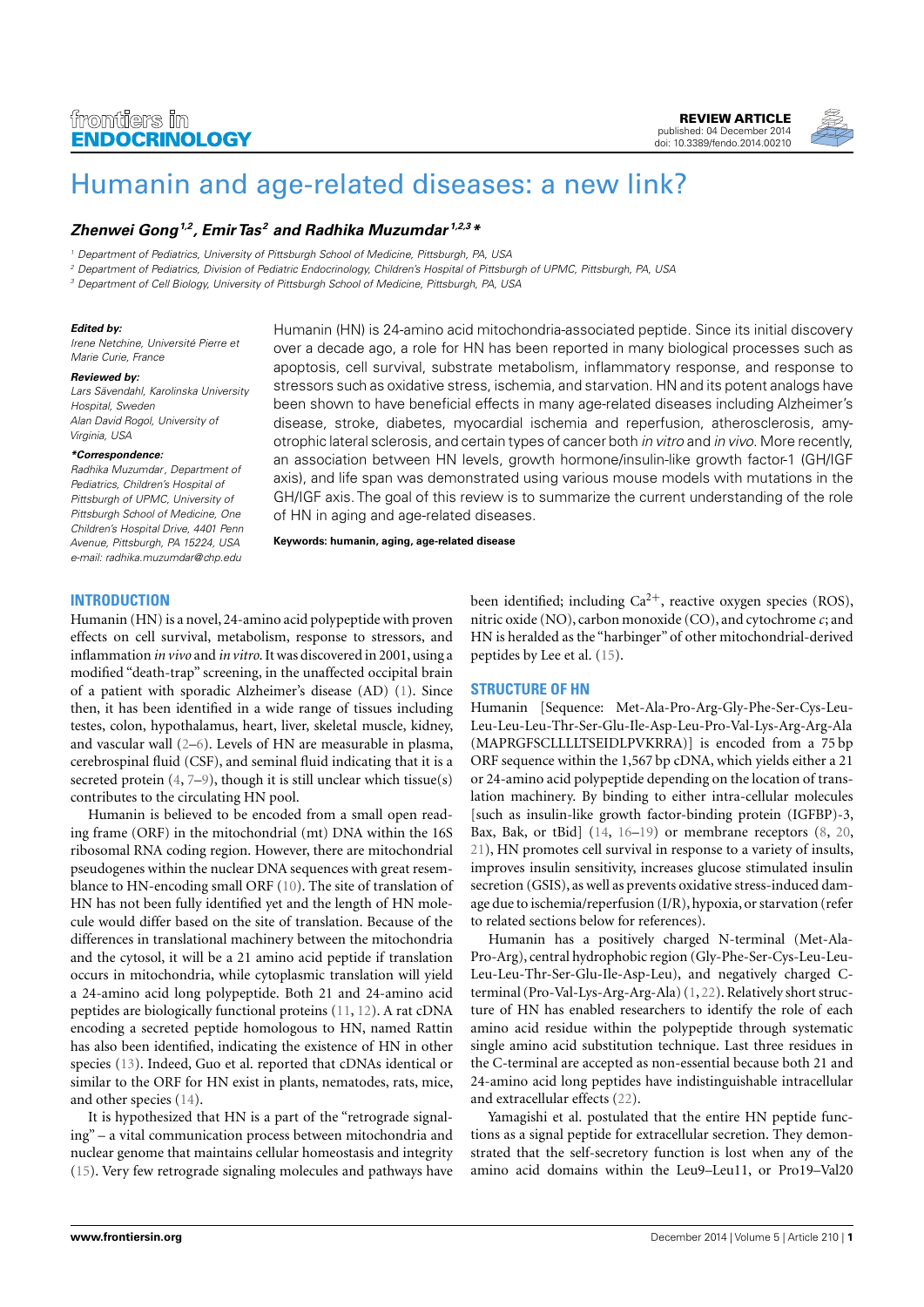structure was substituted for Arg [\(12\)](#page-7-1). Furthermore, Leu10 was identified as having a central role in this process, because Asp substitution of this amino acid (L10A) but not Leu9 or Leu11 completely abolishes the extracellular secretion [\(12\)](#page-7-1). With regards to the neuro-protective function, Pro3 to Pro19 is termed as "neuro-protective core domain," and the amino acids Pro3, Ser7, Cys8, Leu9, Leu12, Thr13, Ser14, and Pro19 within this domain were found to be essential [\(12\)](#page-7-1). Single amino acid substitution of these positions to Ala to form P3A, S7A, C8A, L9A, L12A, T13A, S14A, and P19A, respectively, completely abrogates the neuro-protective effect of HN molecule, whereas, replacement of Ser14 to Gly (S14G, HNG) results in increased cyto-protective potency of HN over 1,000-fold [\(23\)](#page-7-10). Replacement of Ser14 with D-form Serine (D-Ser) residue also increases neuro-protective function similar to HNG; whereas, D-Ser7 substitution does not [\(24\)](#page-7-11).

Ikonen et al. demonstrated that Phe6 and Lys21 are essential sites for binding of HN to its interacting partner, IGFBP-3. While Phe6 to Ala conversion (F6A) completely abolishes the interaction of HN to IGFBP-3, Lys21 to Ala (L21A) conversion blocks the interaction only at lower concentration of IGFBP-3 [\(16\)](#page-7-5). Combination of the changes at the 6th (F6A) and 14th (S14G) positions creates a more stable, non-IGFBP-3 binding molecule (HNGF6A), which has the ability to modulate insulin action and increase GSIS [\(25\)](#page-7-12). Recently, Maftei et al. demonstrated that HN [\(5](#page-6-8)[–15\)](#page-7-4) directly binds to 17–28 region of Amyloid β (Aβ) [\(1–](#page-6-0)[40\)](#page-7-13) using proteolytic epitope excision and extraction, and affinity-metabolic syndrome (MS) analyses [\(26\)](#page-7-14). The inhibition of this region of Aβ previously has been shown to effectively decrease aggregation of the neurotoxic amyloid fibrils, and associated cytotoxicity *in vitro* in human neuroblastoma cell line, SH-SY5Y [\(27\)](#page-7-15).

Nuclear magnetic resonance (NMR) and circular dichroism (CD) studies have shown that the secondary structure of HN and HNG is more disordered in water than in PBS, and the different structure in PBS appears to be due to self-association of the peptide [\(28\)](#page-7-16). The self-association of HN into dimers and/or oligomers appears to occur and seems to be required for biological activities [\(12,](#page-7-1) [24\)](#page-7-11). A complete list of the function of each amino acid and the effect of substitution are summarized in **[Table 1](#page-2-0)**.

Benaki et al. investigated the structure of synthetic HN in aqueous and 30% 2,2,2-trifluoroethanol (TFE) solutions and reported that in aqueous solution, HN exists predominantly in an unstructured conformation in equilibrium with turn-like structures involving residues Gly5 to Leu10 and Glu15 to Leu18, providing indication of nascent helix [\(29\)](#page-7-17). In the less polar environment of 30% TFE, HN readily adopts helical structure with long-range order spanning residues Gly5 to Leu18 [\(29\)](#page-7-17). Comparative 3D modeling studies and topology predictions also support the observation. These studies reveal the flexibility of HN molecule in aqueous environment, which makes it free to interact with possible receptors that mediate its action, but also the ability of HN to acquire a helical conformation necessary for specific interactions and/or passage through membranes [\(29\)](#page-7-17). Another study showed that HN is readily stabilized in an ordered helical conformation in the TFE/water mixture, but kept partly unfolded in water [\(30\)](#page-7-18).

### **HN SIGNALING PATHWAYS**

Humanin exerts its diverse functions through binding to both intracellular molecules and putative cell membrane receptors (**[Figure 1](#page-3-0)**). Guo et al. demonstrated that HN binds to Bcl-2 associated X protein (Bax), a pro-apoptotic signaling peptide. Utilizing yeast two-hybrid co-immunoprecipitation studies, the authors demonstrated that wild type HN specifically binds to inactive form of Bax, inhibits the conformational changes and transfer of Bax from cytosol to the mitochondria, and thereby suppressing cytochrome *c* release, an initiation step of apoptosis, and inhibiting staurosporine-induced death [\(14\)](#page-7-3). Another intracellular pro-apoptotic protein"BH3 interacting-domain death agonist" (Bid), and its truncated form (tBid) were also shown to bind to HN and contribute to its anti-apoptotic effect [\(19\)](#page-7-6). Activation of Bid involves proteolytic removal of its N-terminal and myristoylation to form tBid, which then translocates to the mitochondria, leading to the mitochondrial permeabilization and cytochrome *c* release [\(31\)](#page-7-19). HN does not block proteolysis of Bid nor prevents the translocation of tBid to mitochondria, but rather inhibits the association of tBid with Bax and as a consequence, prevents tBid-induced oligomerization of Bax, and suppresses release of cytochrome *c*. Furthermore, Ikonen et al. demonstrated that HN binds to and modulates the pro-apoptotic function of IGFBP-3, and regulates cell survival [\(16\)](#page-7-5). Other intracellular molecules that have been shown to bind to HN are actinin-4 [\(32\)](#page-7-20), a tripartite motif protein TRIM11 [\(33\)](#page-7-21), and M-phase phosphoprotein 8 (MPP8) (**[Figure 1](#page-3-0)**) [\(34\)](#page-7-22). Recently, a V-set and transmembrane domain containing two like (VSTM2L) protein, was demonstrated to co-localize with HN in distinct brain areas as well as in primary cultured neurons, and function as an antagonist of HN (**[Figure 1](#page-3-0)**) [\(35\)](#page-7-23).

In terms of the extracellular signaling by HN, Ying et al. reported that HN induces chemotaxis of human mononuclear phagocytes by binding to human G protein-coupled formyl peptide receptor-like-1 (FPRL-1) and its murine counterpart FPRL-2 [\(20\)](#page-7-7). Interestingly, FPRL-1 and FPRL-2 are also functional receptors for Amyloid β (Aβ) 42, an important peptide in the pathophysiology of AD-related neuronal toxicity, suggesting that HN may exert its neuro-protective effects also by competitively inhibiting the access of FPRL-1 to Aβ 42 [\(20\)](#page-7-7). This hypothesis was further supported by Harada et al. who demonstrated that HN directly binds to FPRL-1 and 2 receptors in Chinese hamster ovary cells expressing the corresponding receptors after transfection [\(21\)](#page-7-8). On the contrary, Hashimoto et al. showed that HN exerts neuroprotection against Aβ and activates signal transducer and activator of transcription (STAT) 3 in F11 cells even after siRNA-mediated disruption of FPR2, the mouse counterpart of FPRL-1 [\(36\)](#page-7-24), suggesting the existence of alternative receptor(s) of HN. In fact, they discovered a tripartite cytokine-like receptor complex [belonging to the interleukin (IL)-6 receptor family] comprising the ciliary neurotrophic factor (CNTF) receptor, the IL-27 receptor WSX1, and glycoprotein (gp)130, activation of which upregulates the Janus Kinase (JAK) 2 and STAT-3 pathways [\(8\)](#page-6-7). Based on these findings, it is speculated that different cell types express different cell membrane receptors to respond to HN [\(11\)](#page-7-0). The signaling pathways and binding partners of HN are summarized in **[Figure 1](#page-3-0)**.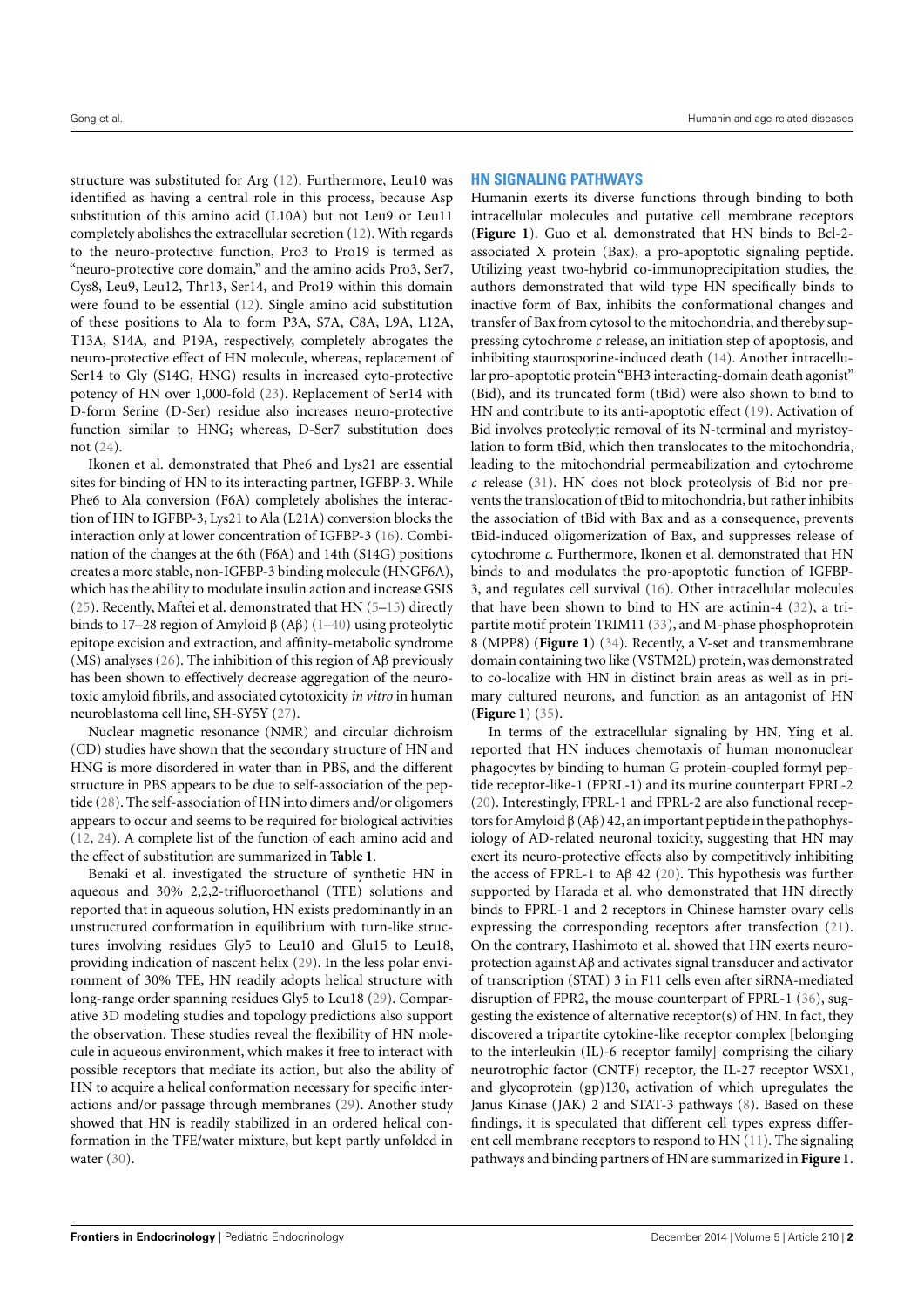#### <span id="page-2-0"></span>**Table 1 | Structure of HN peptide and role of individual amino acids**.

| Pos.           | Amino acid                     | <b>Function</b>                         | <b>Effect of amino acid substitution</b>                     |
|----------------|--------------------------------|-----------------------------------------|--------------------------------------------------------------|
| <b>N-TERM</b>  |                                |                                         |                                                              |
| 1              | Met (M)                        |                                         |                                                              |
| $\overline{2}$ | Ala (A)                        |                                         |                                                              |
| 3              | Pro (P)                        | Neuro-protection                        | Pro3 to Ala (P3A) – abrogates neuro-protective function      |
| 4              | Arg $(R)$                      |                                         |                                                              |
|                | <b>HYDROPHOBIC CORE REGION</b> |                                         |                                                              |
| 5              | Gly (G)                        |                                         |                                                              |
| 6              | Phe (F)                        | IGFBP-3 binding, A <sub>B</sub> binding | Phe6 to Ala (F6A) - abrogates IGFBP-3 binding                |
| $\overline{ }$ | Ser (S)                        | $\Delta\beta$ protection                | Ser7 to Ala (S7A) – abrogates cyto-protective and            |
|                |                                | $\Delta\beta$ binding                   | neuro-protective functions, and prevents dimerization        |
|                |                                | Dimerization                            |                                                              |
| 8              | Cys(C)                         | Neuro-protection                        | Cys8 to Ala (C8A) – abrogates neuro-protective function      |
|                |                                | BAX, BAD, and tBID binding              |                                                              |
| 9              | Leu (L)                        | Neuro-protection                        | Leu9 to Arg (L9R) – Non-secretory, but retains function when |
|                |                                | Secretion                               | added into the medium                                        |
|                |                                | Dimerization                            | Leu9 Ala (L9A) – prevents dimerization and abrogates         |
|                |                                |                                         | neuro-protective function                                    |
| 10             | Leu (L)                        | Secretion                               | Leu10 to Asp $(L10D)$ – abrogates secretion                  |
|                |                                |                                         | Leu10 to Arg (L10R) - abrogates secretion                    |
| 11             | Leu (L)                        | Secretion                               | Leu11 to Arg ( $L11R$ ) – abrogates secretion                |
| 12             | Leu (L)                        | Neuro-protection                        | Leu12 to Ala (L12A) – abrogates neuro-protective function    |
| 13             | Thr $(T)$                      | Neuro-protection                        | Thr13 to Ala (T13A) - abrogates neuro-protective function    |
| 14             | Ser (S)                        | Neuro-protection                        | Ser14 to Gly (S14G) increases cyto-protective potency over   |
|                |                                |                                         | 1.000-fold. This isoform is active when monomeric            |
|                |                                |                                         | Ser14 to D-Ser increases potency                             |
|                |                                |                                         | Ser14 to Ala (S14A) - abrogates neuro-protective function    |
| 15             | Glu (E)                        |                                         |                                                              |
| 16             | lle(1)                         |                                         |                                                              |
| 17             | Asp (D)                        |                                         |                                                              |
| 18             | Leu (L)                        |                                         |                                                              |
| <b>C-TERM</b>  |                                |                                         |                                                              |
| 19             | Pro (P)                        | $\mathsf{A}\mathsf{B}$ protection       | Pro19 to Ala (P19A) - abrogates neuro-protective function    |
|                |                                | Secretion                               | Pro19 to Arg (P19R) - abrogates secretion                    |
| 20             | Val (V)                        | Secretion                               | Val20 to Arg (V20A) - abrogates secretion                    |
| 21             | Lys(K)                         | IGFBP-3 binding                         | Lys21 to Ala (L21A) - blocks interaction at lower IGFBP-3    |
| 22             | Arg (R)                        | ?Non-essential                          | concentrations                                               |
| 23             | Arg (R)                        | ?Non-essential                          |                                                              |
| 24             | Ala (A)                        | ?Non-essential                          |                                                              |
|                |                                |                                         |                                                              |

Bolded: neuro-protective core domain (NPCD).

Humanin has been shown to activate other signaling pathways besides JAK2–STAT-3, including p38 mitogen-activated protein kinases (p38MAPK) (in human K562 cells, primary rat neurons, and mouse germ cells *in vivo*) [\(37,](#page-7-25) [38\)](#page-7-26), AMP-activated protein kinase (AMPK) (mouse cardiac I/R model *in vivo*) [\(3\)](#page-6-9), insulin signaling *in vivo* in mouse models [\(39](#page-7-27)[–41\)](#page-7-28), and ERK1/2 *in vitro* [\(20\)](#page-7-7). It is also reported that HN inhibits amyloid precursor protein (APP) induced c-Jun N-terminal kinase (JNK) activation and thereby protects neuronal cells from apoptosis [\(42\)](#page-7-29).

### **REGULATION OF HN**

The endogenous regulation of HN under physiological conditions is not yet established. We have shown that the circulating levels of HN decrease with age in both human and mice [\(43\)](#page-7-30). A relationship between HN and GH/IGF axis was reported in a recent publication. Long-lived, GH-deficient Ames mice (that have decreased GH and IGF-1) displayed elevated HN levels, while short-lived GH-transgenic mice (high GH and high IGF-1) have reduced HN levels. This relationship was further confirmed in mice and humans; treatment with GH or IGF-1 reduced circulating HN levels [\(44\)](#page-7-31). Using LID mice (liver specific IGF-1 deletion model-where the GH levels are high, while IGF-1 levels are low) and IGFBP-3 knock-out mice (where free IGF-1 levels are high), the authors demonstrated that the levels of HN are inversely proportional to circulating IGF-1 levels. There is increased expression of HN in response to GH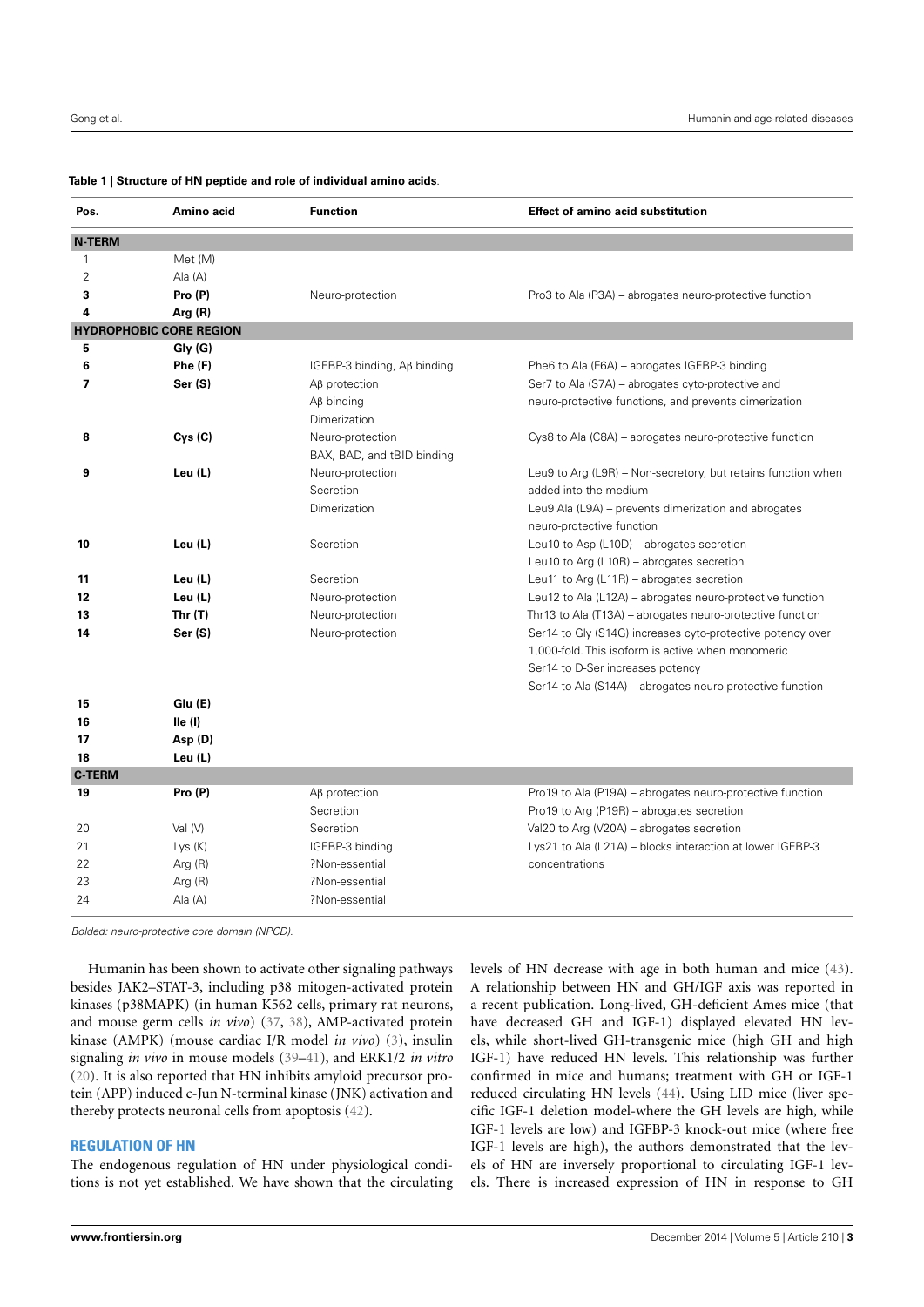

<span id="page-3-0"></span>and IGF-I in cultured rat Leydig cells between 10 and 40 days of life but not at 2 months of age [\(6\)](#page-6-2) suggesting a developmental regulation. Niikura et al. identified that HN interacts with a putative E3 ubiquitin ligase TRIM11, which leads to the degradation of HN through the proteasome pathway, and regulation of the intracellular level of *de novo* synthesized HN [\(33\)](#page-7-21).

Endogenous up-regulation of HN has been demonstrated in certain pathological states. It is shown that HN peptide level is strongly increased in mitochondria and siderosomes in diffusetype of pigmented villonodular synovitis [\(45\)](#page-7-32). Increase in HN expression is also demonstrated in the muscles of patients with chronic progressive external ophthalmoplegia compared to those in control fibers [\(5\)](#page-6-8). An increased HN expression level in skeletal muscles from patients with mitochondrial encephalomyopathy with lactic acidosis and stroke-like episodes (MELAS) was also reported [\(46\)](#page-7-33). The authors suggested that the increase in HN could be an initial compensation for the defects in energy production in the affected muscle fibers; while further progressive defects may ultimately lead to degenerative ragged-red fibers. Our findings of increased intracellular levels of HN after myocardial ischemia and reperfusion (MI-R) and persistence as long as 24 h in mouse cardiac tissue [\(3\)](#page-6-9) also suggest a compensatory up-regulation of HN in stress conditions.

## **ROLE OF HUMANIN IN AGE-RELATED DISEASES**

The discovery of HN molecule and the demonstration of its neuro-protective activity in AD inspired researchers from different fields to study the potential role of HN in the pathophysiology of other neurological and non-neurological diseases [\(1\)](#page-6-0). To date, HN and its analogs have been demonstrated to play a role in multiple diseases including type 2 diabetes [\(25,](#page-7-12) [43\)](#page-7-30), cardiovascular disease (CVD) [\(2,](#page-6-1) [3,](#page-6-9) [47\)](#page-7-34), memory loss [\(48\)](#page-7-35), amyotrophic lateral sclerosis (ALS) [\(49\)](#page-8-0), stroke [\(50\)](#page-8-1), and inflammation [\(22,](#page-7-9) [51\)](#page-8-2). The mechanisms that are common to many of these age-related diseases are oxidative stress [\(52\)](#page-8-3) and mitochondrial dysfunction [\(53\)](#page-8-4). Mitochondria are major source of ROS, excess of which can cause oxidative damage of cellular lipids, proteins, and DNA. The accumulation of oxidative damage will result in decline of mitochondrial function, which in turn leads to enhanced ROS production [\(53\)](#page-8-4). This vicious cycle can play a role in cellular damage, apoptosis, and cellular senescence – contributing to aging and age-related diseases. Indeed, oxidative stress is tightly linked to multiple human diseases such as Parkinson's disease (PD) [\(54\)](#page-8-5),AD [\(55\)](#page-8-6), atherosclerosis [\(56\)](#page-8-7), heart failure [\(57\)](#page-8-8), myocardial infarction [\(58\)](#page-8-9), chronic inflammation [\(59\)](#page-8-10), kidney disease [\(60\)](#page-8-11), stroke [\(61\)](#page-8-12), cancers [\(62,](#page-8-13) [63\)](#page-8-14), and many types of metabolic disorders [\(64,](#page-8-15) [65\)](#page-8-16). We and others have shown that HN plays critical roles in reducing oxidative stress [\(66–](#page-8-17)[68\)](#page-8-18). In this section, we will summarize the current knowledge on the role of HN in various age-related diseases.

# **HN AND NEUROLOGICAL DISEASES**

### **ALZHEIMER'S DISEASE**

Alzheimer's disease is predicted to affect 1 in 85 people globally by 2050. Short-term memory loss and impairment of other cognitive domains are clinical hallmarks of the disease; whereas, cerebral cortical atrophy due to neuronal cell loss particularly in the temporal–parietal lobes, hippocampus and to a lesser extent in the frontal lobes, accumulation of extracellular senile plaques made of amyloid-beta (Aβ) protein (cleavage product of APP), and hyper-phosphorylation of the microtubule associated tau-protein are the main imaging and pathophysiological markers [\(25,](#page-7-12) [50\)](#page-8-1). The mechanism of the Aβ induced neuronal cell death has not yet fully elucidated; however, multiple groups have postulated the presence of death receptors as the potential mechanism of such insult [for review see Ref. [\(27\)](#page-7-15)].

Role in AD has been on the main focus of HN-related research. The effects of HN on AD-related pathology as well as functional correlates have been tested in *in vitro* systems and in *in vivo* mouse models. Hashimoto et al. demonstrated that HN suppresses neuronal cell death induced by Aβ and three different types of familial AD (FAD) genes including mutant APP, presenilin (PS)1, and PS2 [\(1\)](#page-6-0). In addition, HN inhibits neurotoxicity by AD-relevant insults induced by other FAD genes including A617G-APP, L648P-APP, A246E-PS1, L286V-PS1, C410Y-PS1, and H163R-PS1 and other Aβ peptides (Aβ 1–42 and Aβ 25–35) [\(1\)](#page-6-0). They showed that HN mediated suppression of the neuronal cell death induced by K595N/M596L-APP (NL-APP) is not through the inhibition of Aβ1-42 secretion but via the HN's inhibitory action on intracellular toxicity triggered by NL-APP and Aβ [\(69\)](#page-8-19). Furthermore, they showed that secretion is required for the neuro-protective effects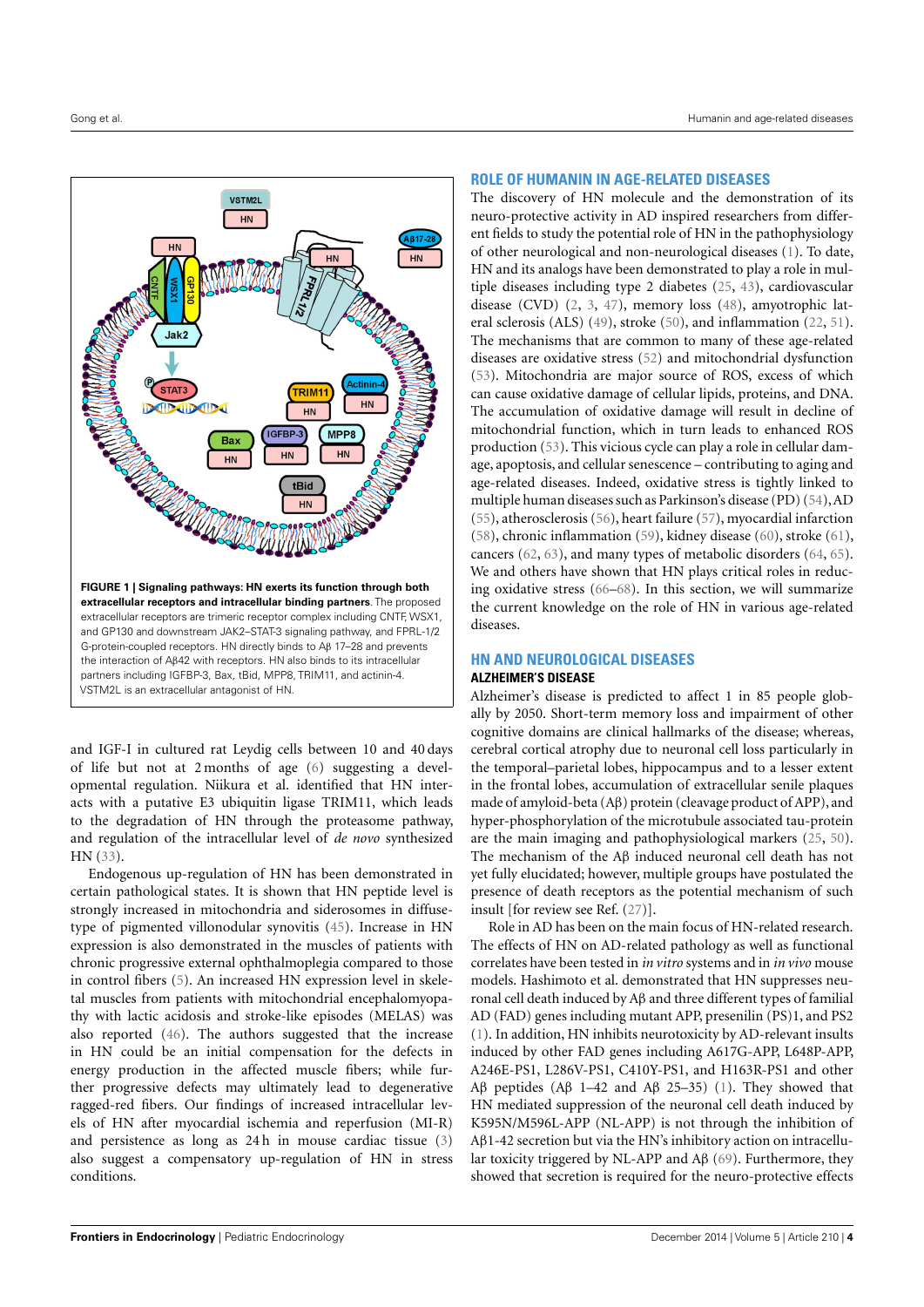by using non-secreted biologically active point mutant HN analog (L9R), which is retained in the cytoplasm and did not exert any cyto-protection but was protective when added to the culture medium [\(1\)](#page-6-0). Tsukamoto et al. demonstrated that Aβ toxicity in the neuronal cell line can be completely suppressed with HN via one of the proposed death receptor, the 75-kDa neurotrophin receptor (p75 NTR) [\(47–](#page-7-34)[49\)](#page-8-0). HN protects PC12 neuronal cells from Aβ-induced viability loss and cell apoptosis, decreases mitochondrial membrane potential and prevents cytochrome *c* release from mitochondria-key steps in apoptosis [\(70\)](#page-8-20). A potent HN analog, HNG, has been shown to not only inhibit the formation of the Aβ1–42 fibrils but also cause disaggregation of the preformed fibrils, which provides novel evidence that HNG may have anti-Aβ aggregation and anti-fibrillogenesis, as well as fibril-destabilizing properties [\(71\)](#page-8-21).

With intra-cerebro-ventricular (ICV) injection of HNG, Aβinduced impairment of short-term/spatial working memory was prevented *in vivo* [\(72\)](#page-8-22). Interestingly, intraperitoneal (IP) administration of HNG also ameliorated behavioral deficits, and reduced neuro-inflammatory responses and apoptosis induced by ICV injection of aggregated Aβ 25–35 in mouse brain [\(73\)](#page-8-23). In a subsequent study, the group showed that chronic treatment (3-month IP injection) of HNG: (i) significantly improves spatial learning and memory deficits, (ii) reduces Aβ plaque accumulation and insoluble Aβ concentrations, and (iii) decreases neuro-inflammatory responses in middle-age APPswe/PS1dE9 mice, a double transgenic mouse model of AD over expressing APP, and mutant human PS-1 in neurons. Similar pathological and functional improvements were also demonstrated in APPswe, tauP310L, and PS-1M146V triple transgenic mice following treatment with HNG. Interestingly, in this model, though there was reduced Aβ accumulation, no changes in tau phosphorylation levels were noted [\(74\)](#page-8-24). This suggests that the cyto-protective effect of HN is independent of the phosphorylation and aggregation of tau-protein. However, more direct and detailed studies are needed to characterize any potential effect of HN on tau-protein aggregation induced memory loss and learning deficit [\(75\)](#page-8-25). Novel HN delivery system, using a transducible HN with an extended caspase-3 cleavage sequence (tHN-C3), was shown to protect neurons against  $H_2O_2$ and soluble Aβ42 induced cell death *in vitro* through binding to Bax. Delivering HN through this system was also found to decrease inflammatory cell infiltration, decrease apoptosis in neurons and improve memory learning deficits in genetic (Tg2576) and Aβ42 induced AD mouse models, and protect rats from I/R induced brain injury [\(76\)](#page-8-26).

Currently, there is no definitive cure for AD [\(31\)](#page-7-19). The multiple *in vitro* and *in vivo* studies showing that HN or its potent analogs protect from AD-related neuronal cell death and functional impairments, offer significant promise for a potential role for HN as a new treatment approach to treat AD.

# **STROKE**

Stroke [cerebrovascular accident (CVA)] was the second leading cause of death worldwide according to World Health Organization (WHO) report in 2012 [\(http://who.int/mediacentre/factsheets/](http://who.int/mediacentre/factsheets/fs310/en/) [fs310/en/\)](http://who.int/mediacentre/factsheets/fs310/en/). CVA can be either ischemic or hemorrhagic; ischemic subtype constitutes roughly 80% of the all strokes [\(77\)](#page-8-27). The role

of HN has been studied in both ischemic and hemorrhagic types of stroke in mouse models *in vivo*.

Humanin either alone or in combination with other neuroprotective factors has been shown to offer protection in cerebral I/R mice models *in vivo*. Xu et al. demonstrated that ICV infusion of HNG resulted in smaller infarct volume, decreased number of apoptotic neurons, and improved neurological function in middle cerebral artery occlusion induced I/R injury in mice [\(50\)](#page-8-1). This was associated with inhibition of ERK (a member of MAPK signaling pathway) phosphorylation and poly (ADP-ribose) polymerase (PARP) activity, a marker of caspase-3 activity [\(50\)](#page-8-1). Same group also showed that activation of PI3 kinase/Akt signaling pathway is important in HNG's neuro-protective function [\(40\)](#page-7-13). Furthermore, they also showed that combination of treatment with HNG and a necroptosis inhibitor necrostatin-1 (Nec-1) results in more robust neuro-protection than HNG or Nec-1 alone on I/R induced cerebral infarct [\(78\)](#page-8-28). The synergistic effects of HNG and Nec-1 on hypoxia induced neuronal cell death were also replicated in *in vitro* experiments using cultured mouse primary cortical neurons [\(78\)](#page-8-28). Others reported that HN protects cortical neurons from I/R injury through an increase in activity of superoxide dismutase (SOD) [\(79\)](#page-8-29). Wang et al. showed protective roles of HNG in a mouse model of intracranial hemorrhage following IP administration within 1 hour post injury [\(41\)](#page-7-28); treatment with HNG resulted in decreased brain edema, neuronal cell death, and injury volume while improving neurological recovery.

The results of the limited studies are promising; however, more studies are needed to better understand if HN can be used as a therapeutic agent in the management of CVA.

### **OTHER NEUROLOGICAL CONDITIONS**

Humanin was shown to play role in certain other neurological diseases. HN was found to offer protective effect from Prionpeptide (PrP) (118–135)-induced cell death, but not against PrP (106–126). The reason for this selective protection is not clear though the mechanistic differences between these two PrPs inducing apoptosis could be a contributor [\(80\)](#page-8-30). Mamiya et al. evaluated the effects of the scopolamine-HBr induced impairment of spontaneous alternation behavior in mice using the Y-maze as an index of short-term memory, and found that HNG reversed the anti-cholinergic drug mediated impairment of the learning and memory function in mice [\(48\)](#page-7-35). In a recent publication, Cui et al. reported that HN rescued cortical neurons from excitatory toxicity caused by NMDA in a dose-dependent manner without interacting with the receptors, and pointed to the potential role of its use in preventing the damage caused by this pathway [\(81\)](#page-8-31). However, studies have shown that HN failed to protect against certain cytotoxicity including Q79, SOD mutants, etoposide, Fas, or basally occurring death indicating specificity in action [\(1\)](#page-6-0).

# **HN AND CARDIOVASCULAR DISEASES**

Cardiovascular disease is the number one leading cause of death in the United States and worldwide [\(82\)](#page-8-32). Aging is the biggest risk factor for the development of CVDs; risk approximately triples with each decade of life [\(83\)](#page-8-33). American Heart Association statistics report in 2006 states that 88% of people who died of coronary heart disease were 65 and older [\(84\)](#page-8-34).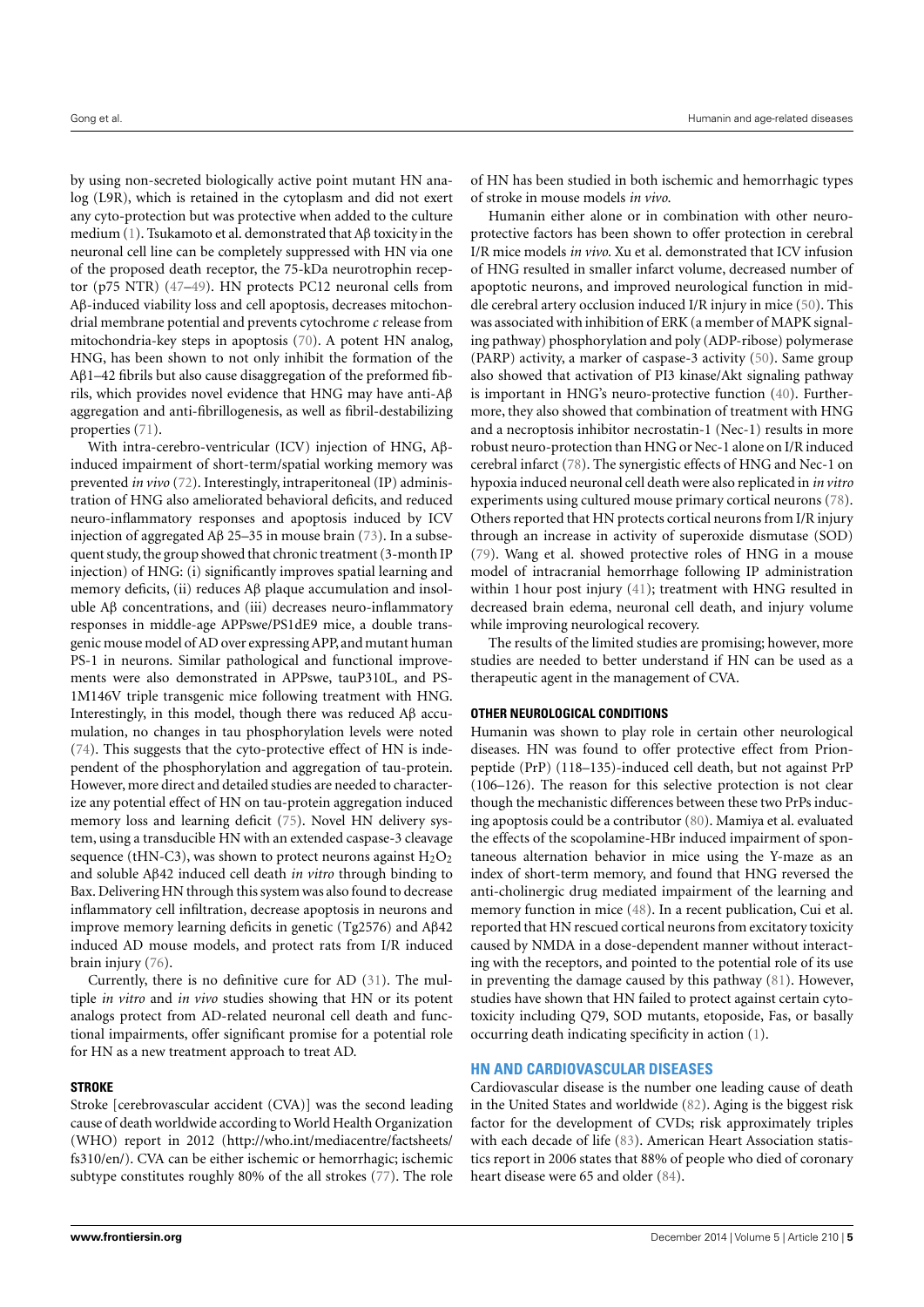We and others have shown that heart expresses the highest level of HN at both mRNA and protein levels [\(3,](#page-6-9)[13,](#page-7-2)[67\)](#page-8-35). HN is expressed in the endothelial cell lining of the coronary arteries, human internal mammary arteries, and sections of the greater saphenous vein as demonstrated by immune-staining [\(67\)](#page-8-35). Endogenous HN levels increase after myocardial I/R in mice, and HN is present in the atherosclerotic plaques of the coronary arteries suggesting a role for HN in cardiovascular health.

When HNG is administered exogenously, either pre-ischemia or at the time of reperfusion in a mouse model of myocardial I/R, there is a dose-dependent decrease in infarct size [\(3\)](#page-6-9). In addition, HNG treated mice demonstrated better cardiac function post MI-R as demonstrated by improved ejection fraction, end-systolic volume and end-diastolic volume, and cardiac output [\(3\)](#page-6-9). Furthermore, we also observed that HNG protects cardiac myoblasts from oxidative stress-induced cell death by acutely increasing activity of antioxidants through involvement of non-receptor tyrosine kinases [\(66\)](#page-8-17).

Widmer et al. reported that human coronary endothelial function dysfunction is associated with lower systemic HN levels, introducing a potential diagnostic and/or therapeutic target for patients with coronary endothelial dysfunction [\(9\)](#page-6-5). The same group also demonstrated that the treatment with exogenous HN protected endothelial cell cultures from Ox-LDL-induced oxidative stress and apoptosis [\(67\)](#page-8-35). Daily IP injection of HNGF6A for 16 weeks prevented endothelial dysfunction and decreased atherosclerotic plaque size in the proximal aorta of Apo-E deficient mice fed with a high-cholesterol diet, attributable to the reduction in apoptosis rate and preservation of eNOS activity [\(68\)](#page-8-18). In the same mouse model, it was shown that HN attenuates renal microvascular remodeling, inflammation, and apoptosis in the early stage of kidney disease, indicating that HN may serve as a novel therapeutic target to mitigate kidney damage in early atherosclerosis [\(2\)](#page-6-1). HN was also demonstrated in the carotid atherosclerotic plaques in humans, and the expression level of HN was found to be inversely correlated with the stability of the plaques, i.e., more HN was present in unstable plaques and patients from stroke subgroup [\(47\)](#page-7-34). Whether this suggests a direct role of HN in the formation or stability of the carotid atherosclerotic plaques needs to be established.

# **HN AND METABOLIC EFFECTS**

T2DM is one of the most common metabolic diseases and its prevalence directly correlates with increasing age, peaking at 60– 74. Almost one-third of the elderly have diabetes and three quarters have diabetes or pre-diabetes [\(85](#page-8-36)[–87\)](#page-8-37). Age associated changes in hormonal milieu along with changes in body composition contribute to insulin resistance and increased incidence of diabetes. In addition, aging is associated with decreased beta-cell proliferative capacity and enhanced sensitivity to apoptosis [\(88\)](#page-8-38). Both peripheral insulin resistance and impaired insulin secretion contribute to the pathogenesis of T2DM in aging [\(86,](#page-8-39) [89\)](#page-8-40).

Role of HN in glucose homeostasis has been studied using hyperinsulinemic-euglycemic clamp and hyperglycemic clamp techniques. Hyperinsulinemic-euglycemic clamp is the gold standard method to assess *in vivo* insulin sensitivity and allows assessment of insulin sensitivity specifically at the level of liver and muscle. During hyperinsulinemic-euglycemic clamps, rats receiving continuous ICV infusion of HN required higher glucose infusion rate (GIR) to maintain normoglycemia as a result of decreased hepatic glucose output and increased glucose uptake in the skeletal muscle, demonstrating increased insulin sensitivity. The central action of HN was shown to be mediated via activation of hypothalamic STAT-3 signaling pathway [\(43\)](#page-7-30). Our group also demonstrated that continuous IV infusion of HNGF6A, HN analog that is stable, potent, and non-IGFBP-3 binding, during hyperinsulinemic-euglycemic clamp increased GIR, peripheral glucose uptake, and suppressed hepatic glucose production. Moreover, HNGF6A, when given as a single IV injection, significantly lowered the blood glucose in Zucker diabetic fatty rats [\(43\)](#page-7-30). In addition, we showed that HN increases glucose uptake into the  $\beta$ cells, enhances glucose oxidation resulting in an increased GSIS as demonstrated *in vivo*, in cultured beta cells and in islets isolated from wild type and diabetic mice [\(25\)](#page-7-12). These studies indicate a role for HN in whole body glucose homeostasis through both improved insulin action and increased insulin secretion.

Non-obese diabetic mouse is an autoimmune model for T1DM; the development of diabetes is time-dependent as age correlates with increased lymphocyte infiltration, decreased beta-cell proliferation, and enhanced sensitivity to glucose-induced β-cell apoptosis [\(88\)](#page-8-38). Treating non-obese diabetic (NOD) mice with HN for 6 weeks normalized glucose tolerance and treatment for 20 weeks prevented/delayed the onset of diabetes in these mice, secondary to decreased lymphocyte infiltration in the islets and decreased apoptosis.

Humanin expression is increased in small arteries along with succinate dehydrogenase positive staining in MELAS muscle fibers, and synthesized HN increases cellular ATP levels by directly acting on mitochondria in TE671, a human rhabdomyosarcoma cell line [\(46\)](#page-7-33). We also reported that HNGF6A increases mitochondria metabolism and ATP generation in the cultured β cells [\(25\)](#page-7-12) showing a role for HN in substrate metabolism.

The prevalence of MS also increases with age [\(90\)](#page-8-41). MS, polycystic ovarian syndrome, non-alcoholic fatty liver disease, and dyslipidemia are closely associated with insulin resistance [\(91,](#page-8-42) [92\)](#page-9-0). A future direction would be to determine whether HN has a role in the pathophysiology of these diseases.

# **HN AND INFLAMMATION**

Obesity, CVD, diabetes, chronic kidney disease, and AD are associated with a chronic inflammatory state [\(87,](#page-8-37) [93](#page-9-1)[–95\)](#page-9-2). Aging *per se* is characterized by chronic low-grade systemic inflammation even in the absence of chronic disease, as the circulating levels of pro-inflammatory cytokines such as IL-6, tumor necrosis factor (TNF)-α, and acute phase proteins such as C-reactive protein (CRP) and serum amyloid A (SAA) increase by two to fourfold in elderly [\(96\)](#page-9-3). Chronic inflammation in the elderly may contribute to multiple diseases, poor physical functioning, and mortality [\(97\)](#page-9-4). Therefore, reversing the process of chronic inflammation or, at least, slowing it down has been an attractive area of research in an effort to prevent or delay morbidities/mortalities associated with these conditions.

A role for HN in down-regulation of inflammatory responses has been demonstrated *in vivo* and in cell culture systems.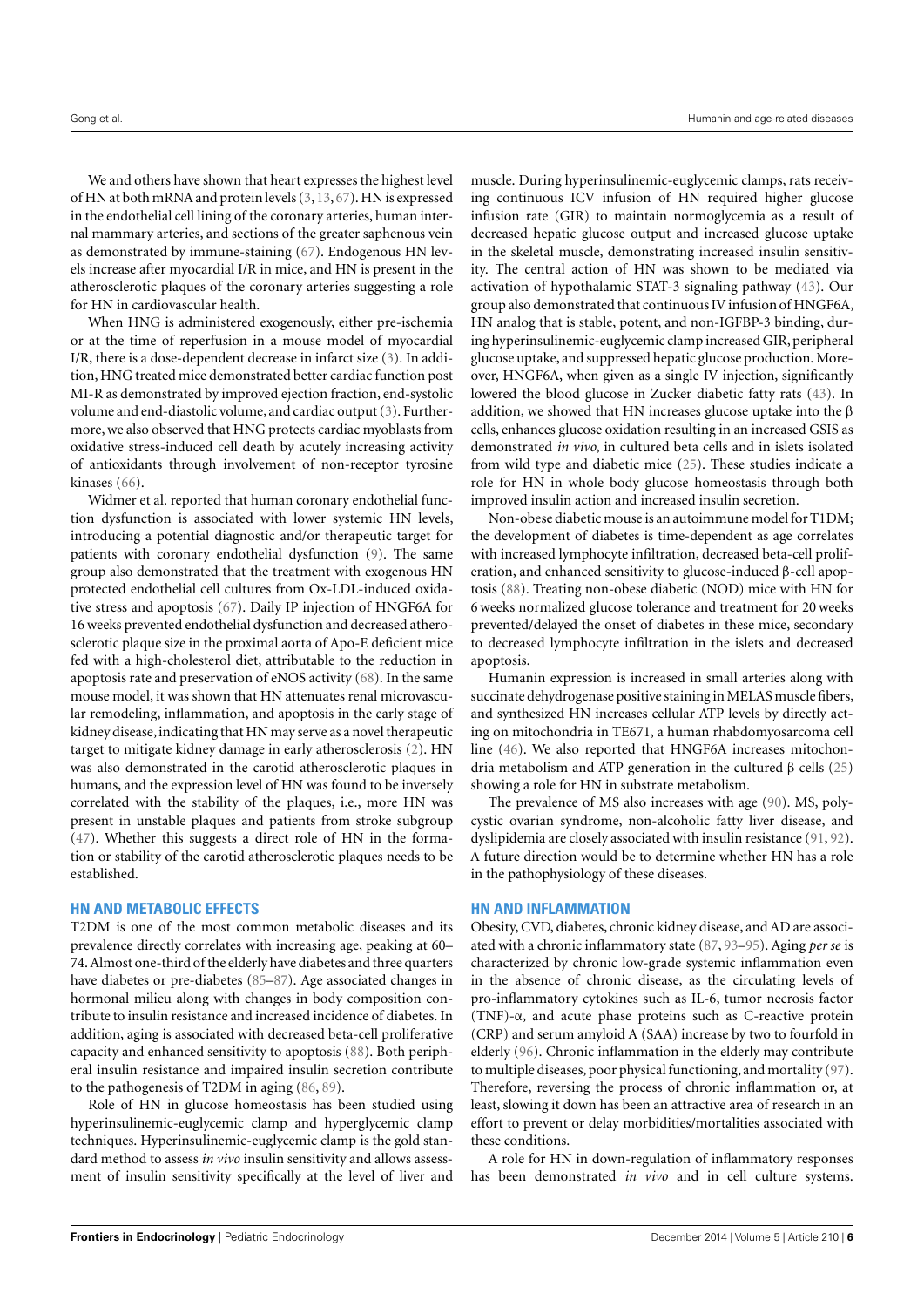Miao et al. first observed that HNG ameliorates Aβ25–35 induced neuro-inflammatory responses by decreasing the level of IL-6 and TNF- $\alpha$  in mice [\(73\)](#page-8-23). This important finding may suggest that in addition to exerting functions through binding to membrane receptors and intra-cellular molecules, HNG also offers neuro-protection in AD by altering the inflammatory response. Zhang and colleagues discovered that HN attenuates inflammation by down-regulating intra-renal inflammatory markers of MCP-1, TNF-α, and osteopontin and reduces macrophage infiltration in hypercholesterolemic Apo-E deficient mice; thereby decreasing the renal microvascular remodeling, inflammation, and apoptosis in the early stage of kidney disease [\(2\)](#page-6-1). Finally, Zhao et al. reported that treatment of HNG partially suppresses the secretion of proinflammatory cytokines including IL-6, IL-1 $\beta$ , and TNF- $\alpha$  in a dose-dependent manner in astrocytes induced by lipopolysaccharides (LPS) [\(51\)](#page-8-2).

## **HN AND CANCERS**

Age-related increase in cancer risk, with leveling off at advanced ages is well-established [\(98\)](#page-9-5). HN's well-known anti-apoptotic property raised concern among the researchers whether HN contributes to cancer development and helps cancer cell survival. Maximov et al. hypothesized that HN is an oncopeptide [\(99\)](#page-9-6), based on the finding of up-regulation of expression of the mitochondrial 16S rRNA gene in non-Hodgkin's lymphoma, which potentially enhances HN expression. Furthermore, HN was immunologically detected in the serum of some patients with cutaneous T-cell lymphoma but not in healthy subjects [\(100\)](#page-9-7). Using the yeast twohybrid model, the Maximov group identified MPP8 as a binding partner for HN [\(101\)](#page-9-8), which is a previously described oncoprotein playing a role in tumor motility and invasion [\(101\)](#page-9-8); and thus pointing to the potential role of HN in oncogenesis. Recently, a suppression subtractive hybridization study showed the overexpression of HN and isoforms in chemo-resistant tumor gastric tissues from patients. Utilizing qRT-PCR, the authors confirmed the increased mRNA levels of HN1, HN3, HN6, and HN10 genes, suggesting potential role of HN in the development of chemoresistance in gastric tumor cells. The limitation of the study, as noted by the authors, was the lack of protein level measurements that could not be performed due to lack of isoform-specific antibodies.

Contrary to the potential role of HN in tumorigenesis and metastasis of the cancer cells, Eriksson and colleagues demonstrated that, when HNG is administered with bortezomib [proteasome inhibitor currently studied in clinical trials of childhood leukemia and other cancers that induces apoptosis in growth plate chondrocytes and impair linear bone growth in treated mice [\(102–](#page-9-9) [107\)](#page-9-10)], HNG prevented bortezomib-induced bone growth impairment in mice with human tumor xenograft models [\(108\)](#page-9-11), without affecting its chemotherapeutic effects. They also showed in human tumor xenograft and cell lines that HNG prevented bortezomibinduced apoptosis by preventing Bax and PARP activation [\(108\)](#page-9-11). More interestingly, HNG alone delayed tumor growth and tumor doubling time in cancers such as medulloblastoma and neuroblastoma *in vivo* [\(108\)](#page-9-11). The authors speculated that increased Bax in chondrocytes compared to human neuroblastoma cells could

be the basis for chondrocyte-rescuing effect of HNG following bortezomib treatment.

The current data on the relationship between HN, tumorigenesis, and cancer metastasis are not conclusive. More studies are needed to understand if the changes in expression of HN are tumor-type specific, whether they are a cause or a compensatory response and if they affect the response to treatment.

# **PERSPECTIVE**

Since its discovery, HN has been demonstrated to offer beneficial effects in many diseases, many of which are age-related. The observation that levels of HN decline with age further supports the role of HN in aging and age-related diseases. Diseases which were earlier considered age-related such as T2DM are now seen in much younger ages due to the burgeoning epidemic of obesity. The role of HN in mitigating the effects of bortezomib on growth plate chondrocyte apoptosis and islet cell apoptosis on autoimmune mouse model of diabetes extend the potential role of HN beyond the spectrum of age-related diseases. HN and analogs offer promise as a potential therapeutic option for neurodegenerative disorders, CVDs, diabetes, and a potential adjunct to chemotherapy. Further studies are needed to evaluate the pharmacokinetics and safety profile for long term use. Gain and loss of function models are necessary to fill the gaps in our current knowledge and enhance our understanding of the physiological role of this peptide and its role in various diseases.

### **REFERENCES**

- <span id="page-6-0"></span>1. Hashimoto Y, Niikura T, Tajima H, Yasukawa T, Sudo H, Ito Y, et al. A rescue factor abolishing neuronal cell death by a wide spectrum of familial Alzheimer's disease genes and Abeta. *Proc Natl Acad Sci U S A* (2001) **98**:6336–41. doi[:10.1073/pnas.101133498](http://dx.doi.org/10.1073/pnas.101133498)
- <span id="page-6-1"></span>2. Zhang X, Urbieta-Caceres VH, Eirin A, Bell CC, Crane JA, Tang H, et al. Humanin prevents intra-renal microvascular remodeling and inflammation in hypercholesterolemic ApoE deficient mice. *Life Sci* (2012) **91**:199–206. doi[:10.1016/j.lfs.2012.07.010](http://dx.doi.org/10.1016/j.lfs.2012.07.010)
- <span id="page-6-9"></span>3. Muzumdar RH, Huffman DM, Calvert JW, Jha S, Weinberg Y, Cui L, et al. Acute humanin therapy attenuates myocardial ischemia and reperfusion injury in mice. *Arterioscler Thromb Vasc Biol* (2010) **30**:1940–8. doi[:10.1161/ATVBAHA.](http://dx.doi.org/10.1161/ATVBAHA.110.205997) [110.205997](http://dx.doi.org/10.1161/ATVBAHA.110.205997)
- <span id="page-6-3"></span>4. Moretti E, Giannerini V, Rossini L, Matsuoka M, Trabalzini L, Collodel G. Immunolocalization of humanin in human sperm and testis. *Fertil Steril* (2010) **94**:2888–90. doi[:10.1016/j.fertnstert.2010.04.075](http://dx.doi.org/10.1016/j.fertnstert.2010.04.075)
- <span id="page-6-8"></span>5. Brookmeyer R, Gray S, Kawas C. Projections of Alzheimer's disease in the United States and the public health impact of delaying disease onset. *Am J Public Health* (1998) **88**:1337–42. doi[:10.2105/AJPH.88.9.1337](http://dx.doi.org/10.2105/AJPH.88.9.1337)
- <span id="page-6-2"></span>6. Colon E, Strand ML, Carlsson-Skwirut C, Wahlgren A, Svechnikov KV, Cohen P, et al. Anti-apoptotic factor humanin is expressed in the testis and prevents cell-death in Leydig cells during the first wave of spermatogenesis. *J Cell Physiol* (2006) **208**:373–85. doi[:10.1002/jcp.20672](http://dx.doi.org/10.1002/jcp.20672)
- <span id="page-6-4"></span>7. Chin YP, Keni J, Wan J, Mehta H, Anene F, Jia Y, et al. Pharmacokinetics and tissue distribution of humanin and its analogues in male rodents. *Endocrinology* (2013) **154**:3739–44. doi[:10.1210/en.2012-2004](http://dx.doi.org/10.1210/en.2012-2004)
- <span id="page-6-7"></span>8. Hashimoto Y, Kurita M, Aiso S, Nishimoto I, Matsuoka M. Humanin inhibits neuronal cell death by interacting with a cytokine receptor complex or complexes involving CNTF receptor alpha/WSX-1/gp130. *Mol Biol Cell* (2009) **20**:2864–73. doi[:10.1091/mbc.E09-02-0168](http://dx.doi.org/10.1091/mbc.E09-02-0168)
- <span id="page-6-5"></span>9. Widmer RJ, Flammer AJ, Herrmann J, Rodriguez-Porcel M, Wan J, Cohen P, et al. Circulating humanin levels are associated with preserved coronary endothelial function. *Am J Physiol Heart Circ Physiol* (2013) **304**:H393–7. doi[:10.1152/ajpheart.00765.2012](http://dx.doi.org/10.1152/ajpheart.00765.2012)
- <span id="page-6-6"></span>10. Tajima H, Niikura T, Hashimoto Y, Ito Y, Kita Y, Terashita K, et al. Evidence for in vivo production of humanin peptide, a neuroprotective factor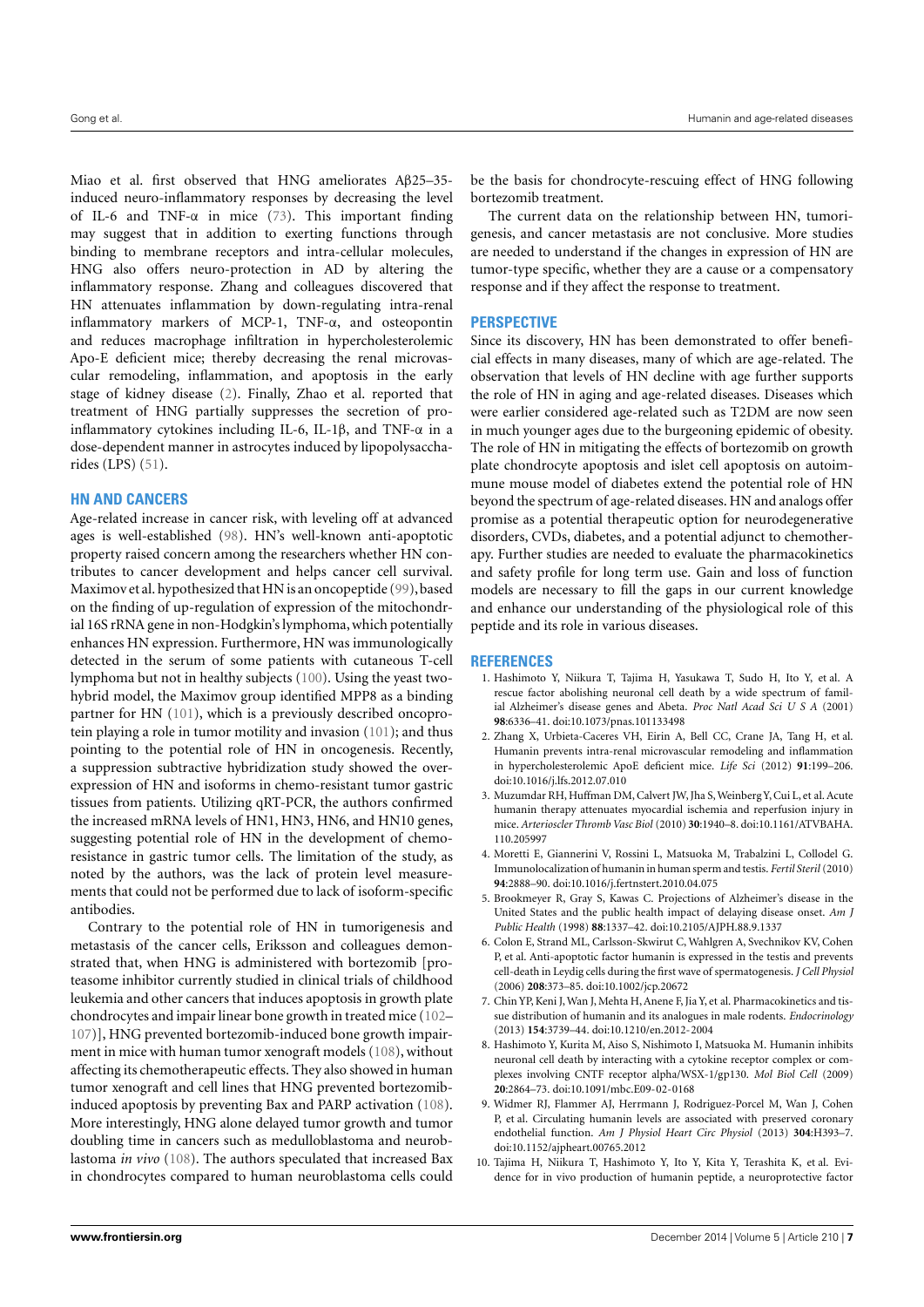against Alzheimer's disease-related insults. *Neurosci Lett* (2002) **324**:227–31. doi[:10.1016/S0304-3940\(02\)00199-4](http://dx.doi.org/10.1016/S0304-3940(02)00199-4)

- <span id="page-7-0"></span>11. Yen K, Lee C, Mehta H, Cohen P. The emerging role of the mitochondrialderived peptide humanin in stress resistance. *J Mol Endocrinol* (2013) **50**:R11–9. doi[:10.1530/JME-12-0203](http://dx.doi.org/10.1530/JME-12-0203)
- <span id="page-7-1"></span>12. Yamagishi Y, Hashimoto Y, Niikura T, Nishimoto I. Identification of essential amino acids in Humanin, a neuroprotective factor against Alzheimer's diseaserelevant insults. *Peptides* (2003) **24**:585–95. doi[:10.1016/S0196-9781\(03\)](http://dx.doi.org/10.1016/S0196-9781(03)00106-2) [00106-2](http://dx.doi.org/10.1016/S0196-9781(03)00106-2)
- <span id="page-7-2"></span>13. Caricasole A, Bruno V, Cappuccio I, Melchiorri D, Copani A, Nicoletti F. A novel rat gene encoding a Humanin-like peptide endowed with broad neuroprotective activity. *FASEB J* (2002) **16**(10):1331–3. doi[:10.1096/fj.02-0018fje](http://dx.doi.org/10.1096/fj.02-0018fje)
- <span id="page-7-3"></span>14. Guo B, Zhai D, Cabezas E,Welsh K, Nouraini S, Satterthwait AC, et al. Humanin peptide suppresses apoptosis by interfering with Bax activation. *Nature* (2003) **423**:456–61. doi[:10.1038/nature01627](http://dx.doi.org/10.1038/nature01627)
- <span id="page-7-4"></span>15. Lee C, Yen K, Cohen P. Humanin: a harbinger of mitochondrial-derived peptides? *Trends Endocrinol Metab* (2013) **24**:222–8. doi[:10.1016/j.tem.2013.01.](http://dx.doi.org/10.1016/j.tem.2013.01.005) [005](http://dx.doi.org/10.1016/j.tem.2013.01.005)
- <span id="page-7-5"></span>16. Ikonen M, Liu B, Hashimoto Y, Ma L, Lee KW, Niikura T, et al. Interaction between the Alzheimer's survival peptide humanin and insulin-like growth factor-binding protein 3 regulates cell survival and apoptosis. *Proc Natl Acad Sci U S A* (2003) **100**:13042–7. doi[:10.1073/pnas.2135111100](http://dx.doi.org/10.1073/pnas.2135111100)
- 17. Luciano F, Zhai D, Zhu X, Bailly-Maitre B, Ricci JE, Satterthwait AC, et al. Cytoprotective peptide humanin binds and inhibits proapoptotic Bcl-2/Bax family protein BimEL. *J Biol Chem* (2005) **280**:15825–35. doi[:10.1074/jbc.](http://dx.doi.org/10.1074/jbc.M413062200) [M413062200](http://dx.doi.org/10.1074/jbc.M413062200)
- 18. Muzumdar RH, Ma X, Fishman S, Yang X, Atzmon G, Vuguin P, et al. Central and opposing effects of IGF-I and IGF-binding protein-3 on systemic insulin action. *Diabetes* (2006) **55**:2788–96. doi[:10.2337/db06-0318](http://dx.doi.org/10.2337/db06-0318)
- <span id="page-7-6"></span>19. Zhai D, Luciano F, Zhu X, Guo B, Satterthwait AC, Reed JC. Humanin binds and nullifies Bid activity by blocking its activation of Bax and Bak. *J Biol Chem* (2005) **280**:15815–24. doi[:10.1074/jbc.M411902200](http://dx.doi.org/10.1074/jbc.M411902200)
- <span id="page-7-7"></span>20. Ying G, Iribarren P, Zhou Y, Gong W, Zhang N, Yu ZX, et al. Humanin, a newly identified neuroprotective factor, uses the G protein-coupled formylpeptide receptor-like-1 as a functional receptor. *J Immunol* (2004) **172**:7078–85. doi[:10.4049/jimmunol.172.11.7078](http://dx.doi.org/10.4049/jimmunol.172.11.7078)
- <span id="page-7-8"></span>21. Harada M, Habata Y, Hosoya M, Nishi K, Fujii R, Kobayashi M, et al. N-Formylated humanin activates both formyl peptide receptor-like 1 and 2. *Biochem Biophys Res Commun* (2004) **324**:255–61. doi[:10.1016/j.bbrc.2004.09.](http://dx.doi.org/10.1016/j.bbrc.2004.09.046) [046](http://dx.doi.org/10.1016/j.bbrc.2004.09.046)
- <span id="page-7-9"></span>22. Zapala B, Kaczynski L, Kiec-Wilk B, Staszel T, Knapp A, Thoresen GH, et al. Humanins, the neuroprotective and cytoprotective peptides with antiapoptotic and anti-inflammatory properties. *Pharmacol Rep* (2010) **62**:767–77. doi[:10.1016/S1734-1140\(10\)70337-6](http://dx.doi.org/10.1016/S1734-1140(10)70337-6)
- <span id="page-7-10"></span>23. Alonso A, Zaidi T, Novak M, Grundke-Iqbal I, Iqbal K. Hyperphosphorylation induces self-assembly of tau into tangles of paired helical filaments/straight filaments. *Proc Natl Acad Sci U S A* (2001) **98**:6923–8. doi[:10.1073/pnas.](http://dx.doi.org/10.1073/pnas.121119298) [121119298](http://dx.doi.org/10.1073/pnas.121119298)
- <span id="page-7-11"></span>24. Terashita K, Hashimoto Y, Niikura T, Tajima H, Yamagishi Y, Ishizaka M, et al. Two serine residues distinctly regulate the rescue function of Humanin, an inhibiting factor of Alzheimer's disease-related neurotoxicity: functional potentiation by isomerization and dimerization. *J Neurochem* (2003) **85**:1521–38. doi[:10.1046/j.1471-4159.2003.01797.x](http://dx.doi.org/10.1046/j.1471-4159.2003.01797.x)
- <span id="page-7-12"></span>25. Kuliawat R, Klein L, Gong Z, Nicoletta-Gentile M, Nemkal A, Cui L, et al. Potent humanin analog increases glucose-stimulated insulin secretion through enhanced metabolism in the beta cell. *FASEB J* (2013) **27**:4890–8. doi[:10.1096/](http://dx.doi.org/10.1096/fj.13-231092) [fj.13-231092](http://dx.doi.org/10.1096/fj.13-231092)
- <span id="page-7-14"></span>26. Maftei M, Tian X, Manea M, Exner TE, Schwanzar D, von Arnim CA, et al. Interaction structure of the complex between neuroprotective factor humanin and Alzheimer's beta-amyloid peptide revealed by affinity mass spectrometry and molecular modeling. *J Pept Sci* (2012) **18**:373–82. doi[:10.1002/psc.2404](http://dx.doi.org/10.1002/psc.2404)
- <span id="page-7-15"></span>27. Kawasumi M, Hashimoto Y, Chiba T, Kanekura K, Yamagishi Y, Ishizaka M, et al. Molecular mechanisms for neuronal cell death by Alzheimer's amyloid precursor protein-relevant insults. *Neurosignals* (2002) **11**:236–50. doi[:10.1159/000067424](http://dx.doi.org/10.1159/000067424)
- <span id="page-7-16"></span>28. Arakawa T, Niikura T, Tajima H, Kita Y. The secondary structure analysis of a potent Ser14Gly analog of antiAlzheimer peptide, humanin, by circular dichroism. *J Pept Sci* (2006) **12**:639–42. doi[:10.1002/psc.773](http://dx.doi.org/10.1002/psc.773)
- <span id="page-7-17"></span>29. Benaki D, Zikos C, Evangelou A, Livaniou E, Vlassi M, Mikros E, et al. Solution structure of humanin, a peptide against Alzheimer's disease-related neurotoxicity. *Biochem Biophys Res Commun* (2005) **329**:152–60. doi[:10.1016/j.bbrc.](http://dx.doi.org/10.1016/j.bbrc.2005.01.100) [2005.01.100](http://dx.doi.org/10.1016/j.bbrc.2005.01.100)
- <span id="page-7-18"></span>30. Mehrnejad F, Chaparzadeh N. Structural and dynamical studies of Humanin in water and TFE/water mixture: a molecular dynamics simulation. *J Biomol Struct Dyn* (2008) **26**:255–62. doi[:10.1080/07391102.2008.10507241](http://dx.doi.org/10.1080/07391102.2008.10507241)
- <span id="page-7-19"></span>31. Brookmeyer R, Johnson E, Ziegler-Graham K, Arrighi HM. Forecasting the global burden of Alzheimer's disease. *Alzheimers Dement* (2007) **3**:186–91. doi[:10.1016/j.jalz.2007.04.381](http://dx.doi.org/10.1016/j.jalz.2007.04.381)
- <span id="page-7-20"></span>32. Kigawa A, Wakui H, Maki N, Okuyama S, Masai R, Ohtani H, et al. Interaction of the spectrin-like repeats of alpha-actinin-4 with humanin peptide. *Clin Exp Nephrol* (2004) **8**:331–8. doi[:10.1007/s10157-004-0322-y](http://dx.doi.org/10.1007/s10157-004-0322-y)
- <span id="page-7-21"></span>33. Niikura T, Hashimoto Y, Tajima H, Ishizaka M,Yamagishi Y, Kawasumi M, et al. A tripartite motif protein TRIM11 binds and destabilizes Humanin, a neuroprotective peptide against Alzheimer's disease-relevant insults. *Eur J Neurosci* (2003) **17**:1150–8. doi[:10.1046/j.1460-9568.2003.02553.x](http://dx.doi.org/10.1046/j.1460-9568.2003.02553.x)
- <span id="page-7-22"></span>34. Maximov VV, Martynenko AV, Arman IP, Tarantul VZ. Humanin binds MPP8: mapping interaction sites of the peptide and protein.*J Pept Sci* (2013) **19**:301–7. doi[:10.1002/psc.2500](http://dx.doi.org/10.1002/psc.2500)
- <span id="page-7-23"></span>35. Rossini L, Hashimoto Y, Suzuki H, Kurita M, Gianfriddo M, Scali C, et al. VSTM2L is a novel secreted antagonist of the neuroprotective peptide Humanin. *FASEB J* (2011) **25**:1983–2000. doi[:10.1096/fj.10-163535](http://dx.doi.org/10.1096/fj.10-163535)
- <span id="page-7-24"></span>36. Hashimoto Y, Suzuki H, Aiso S, Niikura T, Nishimoto I, Matsuoka M. Involvement of tyrosine kinases and STAT3 in Humanin-mediated neuroprotection. *Life Sci* (2005) **77**:3092–104. doi[:10.1016/j.lfs.2005.03.031](http://dx.doi.org/10.1016/j.lfs.2005.03.031)
- <span id="page-7-25"></span>37. Wang D, Li H, Yuan H, Zheng M, Bai C, Chen L, et al. Humanin delays apoptosis in K562 cells by downregulation of P38 MAP kinase. *Apoptosis* (2005) **10**:963–71. doi[:10.1007/s10495-005-1191-x](http://dx.doi.org/10.1007/s10495-005-1191-x)
- <span id="page-7-26"></span>38. Niikura T, Yamada M, Chiba T, Aiso S, Matsuoka M, Nishimoto I. Characterization of V642I-AbetaPP-induced cytotoxicity in primary neurons. *J Neurosci Res* (2004) **77**:54–62. doi[:10.1002/jnr.20139](http://dx.doi.org/10.1002/jnr.20139)
- <span id="page-7-27"></span>39. Singh BK, Mascarenhas DD. Bioactive peptides control receptor for advanced glycated end product-induced elevation of kidney insulin receptor substrate 2 and reduce albuminuria in diabetic mice. *Am J Nephrol* (2008) **28**:890–9. doi[:10.1159/000141042](http://dx.doi.org/10.1159/000141042)
- <span id="page-7-13"></span>40. Xu X, Chua CC, Gao J, Chua KW, Wang H, Hamdy RC, et al. Neuroprotective effect of humanin on cerebral ischemia/reperfusion injury is mediated by a PI3K/Akt pathway. *Brain Res* (2008) **1227**:12–8. doi[:10.1016/j.brainres.2008.](http://dx.doi.org/10.1016/j.brainres.2008.06.018) [06.018](http://dx.doi.org/10.1016/j.brainres.2008.06.018)
- <span id="page-7-28"></span>41. Wang T, Huang Y, Zhang M, Wang L, Wang Y, Zhang L, et al. [Gly14]-Humanin offers neuroprotection through glycogen synthase kinase-3beta inhibition in a mouse model of intracerebral hemorrhage. *Behav Brain Res* (2013) **247**:132–9. doi[:10.1016/j.bbr.2013.03.023](http://dx.doi.org/10.1016/j.bbr.2013.03.023)
- <span id="page-7-29"></span>42. Hashimoto Y, Tsuji O, Niikura T, Yamagishi Y, Ishizaka M, Kawasumi M, et al. Involvement of c-Jun N-terminal kinase in amyloid precursor proteinmediated neuronal cell death. *J Neurochem* (2003) **84**:864–77. doi[:10.1046/j.](http://dx.doi.org/10.1046/j.1471-4159.2003.01585.x) [1471-4159.2003.01585.x](http://dx.doi.org/10.1046/j.1471-4159.2003.01585.x)
- <span id="page-7-30"></span>43. Muzumdar RH, Huffman DM, Atzmon G, Buettner C, Cobb LJ, Fishman S, et al. Humanin: a novel central regulator of peripheral insulin action. *PLoS One* (2009) **4**:e6334. doi[:10.1371/journal.pone.0006334](http://dx.doi.org/10.1371/journal.pone.0006334)
- <span id="page-7-31"></span>44. Lee C,Wan J, Miyazaki B, Fang Y, Guevara-Aguirre J,Yen K, et al. IGF-I regulates the age-dependent signaling peptide humanin.*Aging Cell* (2014) **13**(5):958–61. doi[:10.1111/acel.12243](http://dx.doi.org/10.1111/acel.12243)
- <span id="page-7-32"></span>45. Hashimoto Y, Terashita K, Niikura T, Yamagishi Y, Ishizaka M, Kanekura K, et al. Humanin antagonists: mutants that interfere with dimerization inhibit neuroprotection by Humanin. *Eur J Neurosci* (2004) **19**:2356–64. doi[:10.1111/j.0953-816X.2004.03298.x](http://dx.doi.org/10.1111/j.0953-816X.2004.03298.x)
- <span id="page-7-33"></span>46. Kariya S, Hirano M, Furiya Y, Sugie K, Ueno S. Humanin detected in skeletal muscles of MELAS patients: a possible new therapeutic agent.*Acta Neuropathol* (2005) **109**:367–72. doi[:10.1007/s00401-004-0965-5](http://dx.doi.org/10.1007/s00401-004-0965-5)
- <span id="page-7-34"></span>47. Zacharias DG, Kim SG, Massat AE, Bachar AR, Oh YK, Herrmann J, et al. Humanin, a cytoprotective peptide, is expressed in carotid atherosclerotic [corrected] plaques in humans. *PLoS One* (2012) **7**:e31065. doi[:10.1371/journal.](http://dx.doi.org/10.1371/journal.pone.0031065) [pone.0031065](http://dx.doi.org/10.1371/journal.pone.0031065)
- <span id="page-7-35"></span>48. Mamiya T, Ukai M. [Gly(14)]-Humanin improved the learning and memory impairment induced by scopolamine in vivo. *Br J Pharmacol* (2001) **134**:1597–9. doi[:10.1038/sj.bjp.0704429](http://dx.doi.org/10.1038/sj.bjp.0704429)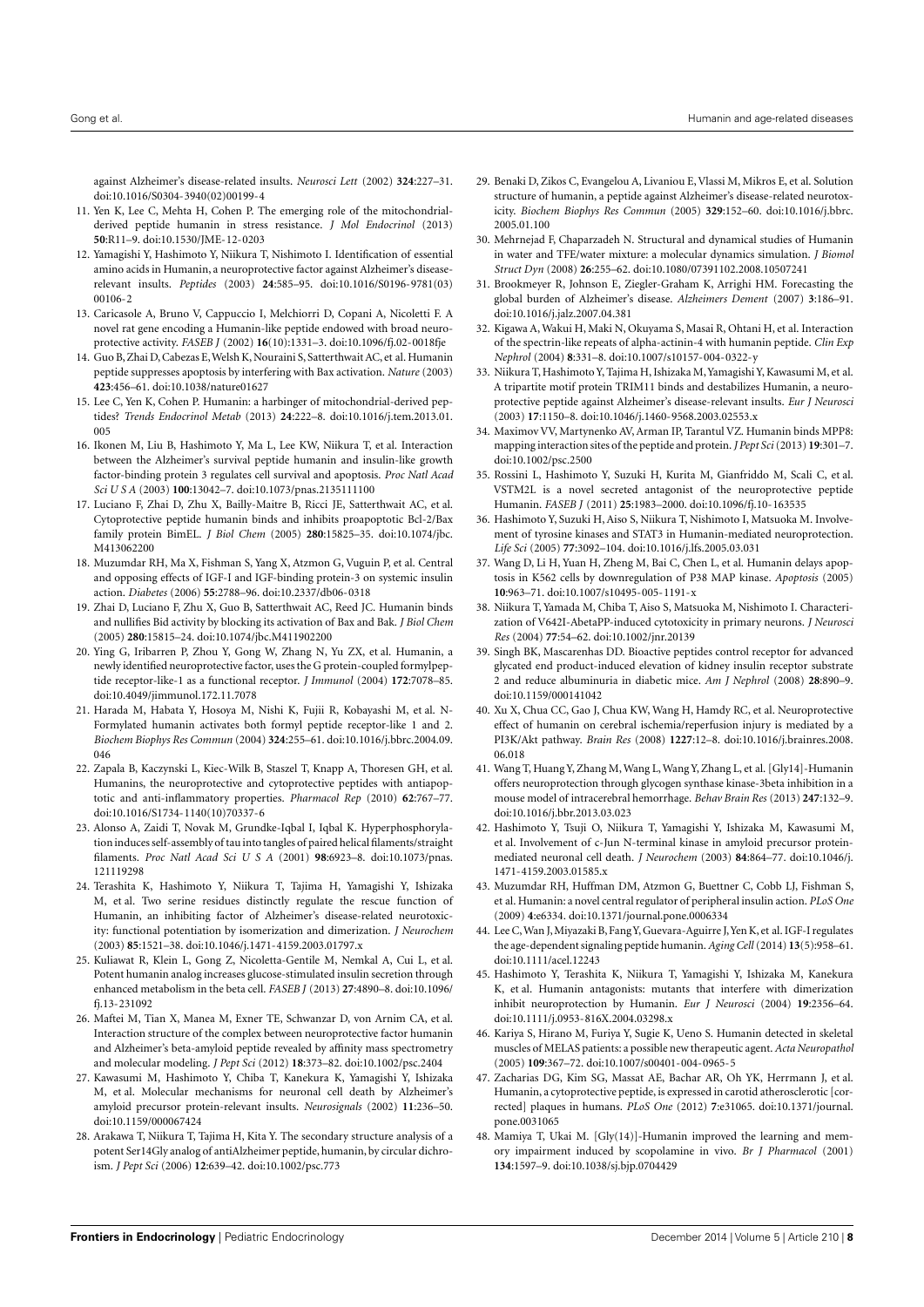- <span id="page-8-0"></span>49. Matsuoka M, Hashimoto Y, Aiso S, Nishimoto I. Humanin and colivelin: neuronal-death-suppressing peptides for Alzheimer's disease and amyotrophic lateral sclerosis. *CNS Drug Rev* (2006) **12**:113–22. doi[:10.1111/j.1527-3458.](http://dx.doi.org/10.1111/j.1527-3458.2006.00113.x) [2006.00113.x](http://dx.doi.org/10.1111/j.1527-3458.2006.00113.x)
- <span id="page-8-1"></span>50. Xu X, Chua CC, Gao J, Hamdy RC, Chua BH. Humanin is a novel neuroprotective agent against stroke. *Stroke* (2006) **37**:2613–9. doi[:10.1161/01.STR.](http://dx.doi.org/10.1161/01.STR.0000242772.94277.1f) [0000242772.94277.1f](http://dx.doi.org/10.1161/01.STR.0000242772.94277.1f)
- <span id="page-8-2"></span>51. Zhao ST, Zhao L, Li JH. Neuroprotective Peptide humanin inhibits inflammatory response in astrocytes induced by lipopolysaccharide. *Neurochem Res* (2013) **38**:581–8. doi[:10.1007/s11064-012-0951-6](http://dx.doi.org/10.1007/s11064-012-0951-6)
- <span id="page-8-3"></span>52. Dai DF, Chiao YA, Marcinek DJ, Szeto HH, Rabinovitch PS. Mitochondrial oxidative stress in aging and healthspan. *Longev Healthspan* (2014) **3**:6. doi[:10.1186/2046-2395-3-6](http://dx.doi.org/10.1186/2046-2395-3-6)
- <span id="page-8-4"></span>53. Cui H, Kong Y, Zhang H. Oxidative stress, mitochondrial dysfunction, and aging. *J Signal Transduct* (2012) **2012**:646354. doi[:10.1155/2012/646354](http://dx.doi.org/10.1155/2012/646354)
- <span id="page-8-5"></span>54. Jenner P. Oxidative stress in Parkinson's disease. *Ann Neurol* (2003) **53**(Suppl 3):S26–36. doi[:10.1002/ana.10483](http://dx.doi.org/10.1002/ana.10483)
- <span id="page-8-6"></span>55. Markesbery WR. Oxidative stress hypothesis in Alzheimer's disease. *Free Radic Biol Med* (1997) **23**:134–47. doi[:10.1016/S0891-5849\(96\)00629-6](http://dx.doi.org/10.1016/S0891-5849(96)00629-6)
- <span id="page-8-7"></span>56. Singh U, Jialal I. Oxidative stress and atherosclerosis. *Pathophysiology* (2006) **13**:129–42. doi[:10.1016/j.pathophys.2006.05.002](http://dx.doi.org/10.1016/j.pathophys.2006.05.002)
- <span id="page-8-8"></span>57. Tsutsui H, Kinugawa S, Matsushima S. Oxidative stress and heart failure. *Am J Physiol Heart Circ Physiol* (2011) **301**:H2181–90. doi[:10.1152/ajpheart.00554.](http://dx.doi.org/10.1152/ajpheart.00554.2011) [2011](http://dx.doi.org/10.1152/ajpheart.00554.2011)
- <span id="page-8-9"></span>58. Di Filippo C, Cuzzocrea S, Rossi F, Marfella R, D'Amico M. Oxidative stress as the leading cause of acute myocardial infarction in diabetics. *Cardiovasc Drug Rev* (2006) **24**:77–87. doi[:10.1111/j.1527-3466.2006.00077.x](http://dx.doi.org/10.1111/j.1527-3466.2006.00077.x)
- <span id="page-8-10"></span>59. Federico A, Morgillo F, Tuccillo C, Ciardiello F, Loguercio C. Chronic inflammation and oxidative stress in human carcinogenesis. *Int J Cancer* (2007) **121**:2381–6. doi[:10.1002/ijc.23192](http://dx.doi.org/10.1002/ijc.23192)
- <span id="page-8-11"></span>60. Ozbek E. Induction of oxidative stress in kidney. *Int J Nephrol* (2012) **2012**:465897. doi[:10.1155/2012/465897](http://dx.doi.org/10.1155/2012/465897)
- <span id="page-8-12"></span>61. Allen CL, Bayraktutan U. Oxidative stress and its role in the pathogenesis of ischaemic stroke. *Int J Stroke* (2009) **4**:461–70. doi[:10.1111/j.1747-4949.2009.](http://dx.doi.org/10.1111/j.1747-4949.2009.00387.x) 00387 x
- <span id="page-8-13"></span>62. Sosa V, Moline T, Somoza R, Paciucci R, Kondoh H, ME LL. Oxidative stress and cancer: an overview. *Ageing Res Rev* (2013) **12**:376–90. doi[:10.1016/j.arr.](http://dx.doi.org/10.1016/j.arr.2012.10.004) [2012.10.004](http://dx.doi.org/10.1016/j.arr.2012.10.004)
- <span id="page-8-14"></span>63. Fiaschi T, Chiarugi P. Oxidative stress, tumor microenvironment, and metabolic reprogramming: a diabolic liaison. *Int J Cell Biol* (2012) **2012**:762825. doi[:10.1155/2012/762825](http://dx.doi.org/10.1155/2012/762825)
- <span id="page-8-15"></span>64. Roberts CK, Sindhu KK. Oxidative stress and metabolic syndrome. *Life Sci* (2009) **84**:705–12. doi[:10.1016/j.lfs.2009.02.026](http://dx.doi.org/10.1016/j.lfs.2009.02.026)
- <span id="page-8-16"></span>65. Furukawa S, Fujita T, Shimabukuro M, Iwaki M, Yamada Y, Nakajima Y, et al. Increased oxidative stress in obesity and its impact on metabolic syndrome. *J Clin Invest* (2004) **114**:1752–61. doi[:10.1172/JCI21625](http://dx.doi.org/10.1172/JCI21625)
- <span id="page-8-17"></span>66. Klein LE, Cui L, Gong Z, Su K, Muzumdar R. A humanin analog decreases oxidative stress and preserves mitochondrial integrity in cardiac myoblasts. *Biochem Biophys Res Commun* (2013) **440**:197–203. doi[:10.1016/j.bbrc.2013.](http://dx.doi.org/10.1016/j.bbrc.2013.08.055) [08.055](http://dx.doi.org/10.1016/j.bbrc.2013.08.055)
- <span id="page-8-35"></span>67. Bachar AR, Scheffer L, Schroeder AS, Nakamura HK, Cobb LJ, Oh YK, et al. Humanin is expressed in human vascular walls and has a cytoprotective effect against oxidized LDL-induced oxidative stress.*Cardiovasc Res* (2010) **88**:360–6. doi[:10.1093/cvr/cvq191](http://dx.doi.org/10.1093/cvr/cvq191)
- <span id="page-8-18"></span>68. Oh YK, Bachar AR, Zacharias DG, Kim SG, Wan J, Cobb LJ, et al. Humanin preserves endothelial function and prevents atherosclerotic plaque progression in hypercholesterolemic ApoE deficient mice.*Atherosclerosis* (2011) **219**:65–73. doi[:10.1016/j.atherosclerosis.2011.06.038](http://dx.doi.org/10.1016/j.atherosclerosis.2011.06.038)
- <span id="page-8-19"></span>69. Hashimoto Y, Ito Y, Niikura T, Shao Z, Hata M, Oyama F, et al. Mechanisms of neuroprotection by a novel rescue factor humanin from Swedish mutant amyloid precursor protein. *Biochem Biophys Res Commun* (2001) **283**:460–8. doi[:10.1006/bbrc.2001.4765](http://dx.doi.org/10.1006/bbrc.2001.4765)
- <span id="page-8-20"></span>70. Jin H, Liu T, Wang WX, Xu JH, Yang PB, Lu HX, et al. Protective effects of [Gly14]-Humanin on beta-amyloid-induced PC12 cell death by preventing mitochondrial dysfunction. *Neurochem Int* (2010) **56**:417–23. doi[:10.1016/j.](http://dx.doi.org/10.1016/j.neuint.2009.11.015) [neuint.2009.11.015](http://dx.doi.org/10.1016/j.neuint.2009.11.015)
- <span id="page-8-21"></span>71. Zhang W, Du Y, Bai M, Xi Y, Li Z, Miao J. S14G-humanin inhibits Abeta1- 42 fibril formation, disaggregates preformed fibrils, and protects against

Abeta-induced cytotoxicity in vitro. *J Pept Sci* (2013) **19**:159–65. doi[:10.1002/](http://dx.doi.org/10.1002/psc.2484) [psc.2484](http://dx.doi.org/10.1002/psc.2484)

- <span id="page-8-22"></span>72. Tajima H, Kawasumi M, Chiba T, Yamada M, Yamashita K, Nawa M, et al. A humanin derivative, S14G-HN, prevents amyloid-beta-induced memory impairment in mice. *J Neurosci Res* (2005) **79**:714–23. doi[:10.1002/jnr.](http://dx.doi.org/10.1002/jnr.20391) [20391](http://dx.doi.org/10.1002/jnr.20391)
- <span id="page-8-23"></span>73. Miao J, Zhang W, Yin R, Liu R, Su C, Lei G, et al. S14G-Humanin ameliorates Abeta25-35-induced behavioral deficits by reducing neuroinflammatory responses and apoptosis in mice. *Neuropeptides* (2008) **42**:557–67. doi[:10.1016/j.npep.2008.08.004](http://dx.doi.org/10.1016/j.npep.2008.08.004)
- <span id="page-8-24"></span>74. Niikura T, Sidahmed E, Hirata-Fukae C, Aisen PS, Matsuoka Y. A humanin derivative reduces amyloid beta accumulation and ameliorates memory deficit in triple transgenic mice. *PLoS One* (2011) **6**:e16259. doi[:10.1371/journal.pone.](http://dx.doi.org/10.1371/journal.pone.0016259) [0016259](http://dx.doi.org/10.1371/journal.pone.0016259)
- <span id="page-8-25"></span>75. Zhang W, Zhang W, Li Z, Hao J, Zhang Z, Liu L, et al. S14G-humanin improves cognitive deficits and reduces amyloid pathology in the middleaged APPswe/PS1dE9 mice. *Pharmacol Biochem Behav* (2012) **100**:361–9. doi[:10.1016/j.pbb.2011.09.012](http://dx.doi.org/10.1016/j.pbb.2011.09.012)
- <span id="page-8-26"></span>76. Park TY, Kim SH, ShinYC, Lee NH, Lee RK, Shim JH, et al. Amelioration of neurodegenerative diseases by cell death-induced cytoplasmic delivery of humanin. *J Control Release* (2013) **166**:307–15. doi[:10.1016/j.jconrel.2012.12.022](http://dx.doi.org/10.1016/j.jconrel.2012.12.022)
- <span id="page-8-27"></span>77. Donnan GA, Fisher M, Macleod M, Davis SM. Stroke. *Lancet* (2008) **371**:1612–23. doi[:10.1016/S0140-6736\(08\)60694-7](http://dx.doi.org/10.1016/S0140-6736(08)60694-7)
- <span id="page-8-28"></span>78. Xu X, Chua KW, Chua CC, Liu CF, Hamdy RC, Chua BH. Synergistic protective effects of humanin and necrostatin-1 on hypoxia and ischemia/reperfusion injury. *Brain Res* (2010) **1355**:189–94. doi[:10.1016/j.](http://dx.doi.org/10.1016/j.brainres.2010.07.080) [brainres.2010.07.080](http://dx.doi.org/10.1016/j.brainres.2010.07.080)
- <span id="page-8-29"></span>79. Zhao ST, Huang XT, Zhang C, Ke Y. Humanin protects cortical neurons from ischemia and reperfusion injury by the increased activity of superoxide dismutase. *Neurochem Res* (2012) **37**:153–60. doi[:10.1007/s11064-011-0593-0](http://dx.doi.org/10.1007/s11064-011-0593-0)
- <span id="page-8-30"></span>80. Sponne I, Fifre A, Koziel V, Kriem B, Oster T, Pillot T. Humanin rescues cortical neurons from prion-peptide-induced apoptosis. *Mol Cell Neurosci* (2004) **25**:95–102. doi[:10.1016/j.mcn.2003.09.017](http://dx.doi.org/10.1016/j.mcn.2003.09.017)
- <span id="page-8-31"></span>81. Cui AL, Li JZ, Feng ZB, Ma GL, Gong L, Li CL, et al. Humanin rescues cultured rat cortical neurons from NMDA-induced toxicity not by NMDA receptor. *ScientificWorldJournal* (2014) **2014**:341529. doi[:10.1155/2014/341529](http://dx.doi.org/10.1155/2014/341529)
- <span id="page-8-32"></span>82. Pagidipati NJ, Gaziano TA. Estimating deaths from cardiovascular disease: a review of global methodologies of mortality measurement. *Circulation* (2013) **127**:749–56. doi[:10.1161/CIRCULATIONAHA.112.128413](http://dx.doi.org/10.1161/CIRCULATIONAHA.112.128413)
- <span id="page-8-33"></span>83. Finegold JA, Asaria P, Francis DP. Mortality from ischaemic heart disease by country, region, and age: statistics from World Health Organisation and United Nations. *Int J Cardiol* (2013) **168**:934–45. doi[:10.1016/j.ijcard.](http://dx.doi.org/10.1016/j.ijcard.2012.10.046) [2012.10.046](http://dx.doi.org/10.1016/j.ijcard.2012.10.046)
- <span id="page-8-34"></span>84. Thom T, Haase N, Rosamond W, Howard VJ, Rumsfeld J, Manolio T, et al. Heart disease and stroke statistics – 2006 update: a report from the American Heart Association Statistics Committee and Stroke Statistics Subcommittee. *Circulation* (2006) **113**:e85–151. doi[:10.1161/CIRCULATIONAHA.105.](http://dx.doi.org/10.1161/CIRCULATIONAHA.105.171600) [171600](http://dx.doi.org/10.1161/CIRCULATIONAHA.105.171600)
- <span id="page-8-36"></span>85. Cowie CC, Rust KF, Ford ES, Eberhardt MS, Byrd-Holt DD, Li C, et al. Full accounting of diabetes and pre-diabetes in the U.S. population in 1988-1994 and 2005-2006. *Diabetes Care* (2009) **32**:287–94. doi[:10.2337/dc08-1296](http://dx.doi.org/10.2337/dc08-1296)
- <span id="page-8-39"></span>86. Gong Z, Muzumdar RH. Pancreatic function, type 2 diabetes, and metabolism in aging. *Int J Endocrinol* (2012) **2012**:320482. doi[:10.1155/2012/320482](http://dx.doi.org/10.1155/2012/320482)
- <span id="page-8-37"></span>87. Cowie CC, Rust KF, Byrd-Holt DD, Eberhardt MS, Flegal KM, Engelgau MM, et al. Prevalence of diabetes and impaired fasting glucose in adults in the U.S. population: National Health And Nutrition Examination Survey 1999-2002. *Diabetes Care* (2006) **29**:1263–8. doi[:10.2337/dc06-0062](http://dx.doi.org/10.2337/dc06-0062)
- <span id="page-8-38"></span>88. Maedler K, Schumann DM, Schulthess F, Oberholzer J, Bosco D, Berney T, et al. Aging correlates with decreased beta-cell proliferative capacity and enhanced sensitivity to apoptosis: a potential role for Fas and pancreatic duodenal homeobox-1. *Diabetes* (2006) **55**:2455–62. doi[:10.2337/db05-1586](http://dx.doi.org/10.2337/db05-1586)
- <span id="page-8-40"></span>89. Kadowaki T. Insights into insulin resistance and type 2 diabetes from knockout mouse models. *J Clin Invest* (2000) **106**:459–65. doi[:10.1172/JCI10830](http://dx.doi.org/10.1172/JCI10830)
- <span id="page-8-41"></span>90. Ford ES, Giles WH, Dietz WH. Prevalence of the metabolic syndrome among US adults: findings from the third National Health and Nutrition Examination Survey. *JAMA* (2002) **287**:356–9. doi[:10.1001/jama.287.3.356](http://dx.doi.org/10.1001/jama.287.3.356)
- <span id="page-8-42"></span>91. Hojlund K. Metabolism and insulin signaling in common metabolic disorders and inherited insulin resistance. *Dan Med J* (2014) **61**:B4890.